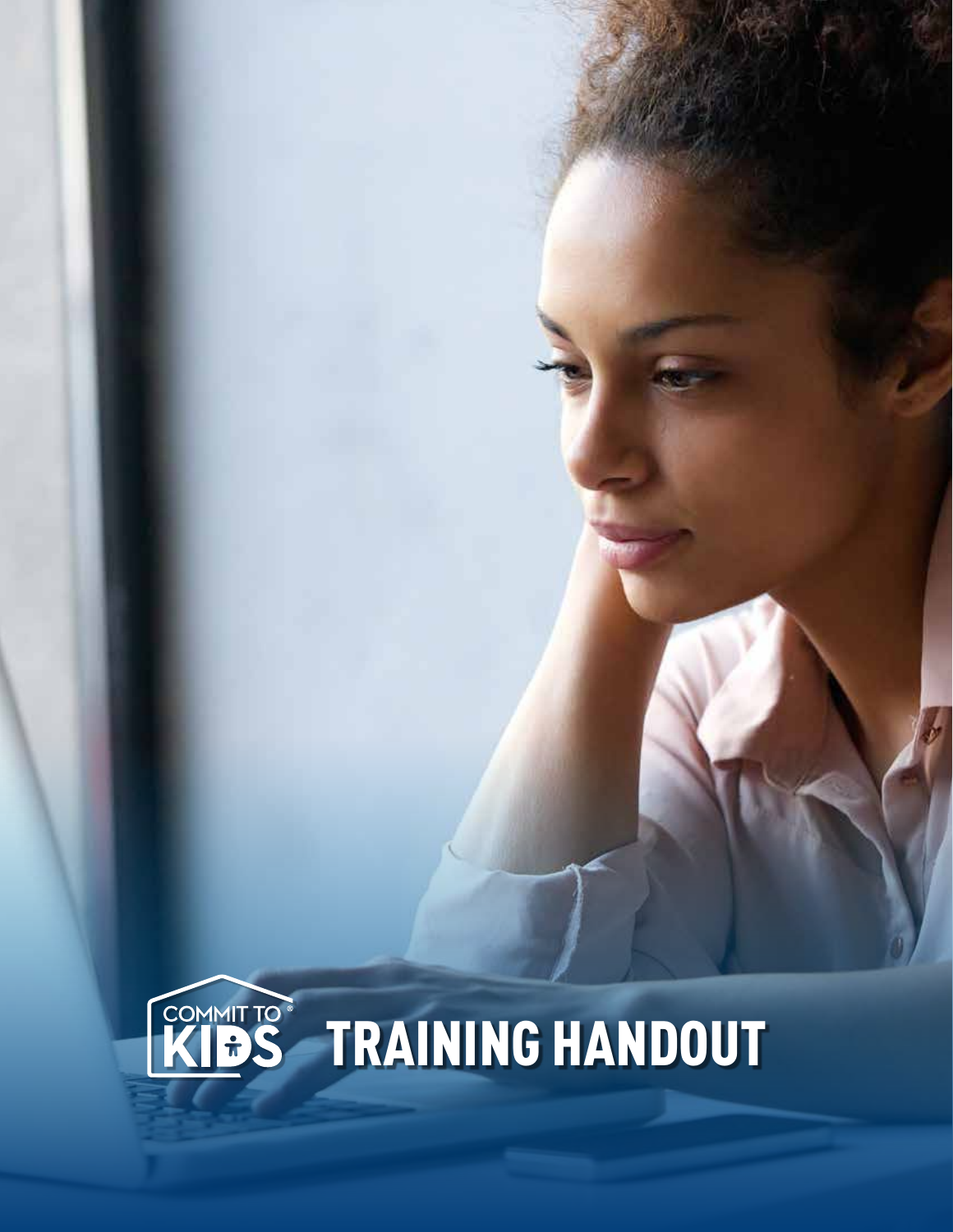#### **Glossarv**

*For the purpose of this document:* 

*"Adult" refers to anyone in a position who works with children.* 

*"Children" refers to anyone under 18 years old.*

*"Misconduct" refers to behaviours that may be seen by a reasonable observer to be violating reasonable boundaries between an adult and a child.*

*"Child sexual abuse" refers to a range of behaviours, from obvious contact offences such as sexual touching, to less obvious non-contact offences such as making sexually explicit comments or exposing a child to pornography.*

### The Important Role of Adults Working with Children

When working with children, adults have a unique opportunity to contribute to child development and shape their attitudes and beliefs. Generally, individuals who work with children are in a position of trust, and it's through professional boundaries that this foundation of trust between children and adults is built.

The adult-child relationship is characterized by a power imbalance in favour of the adult. Children are taught to respect and listen to adults, and they are dependent upon the adult's knowledge and training to further their education or skills depending on the context of the adult-child relationship.

Those who work with children have the responsibility of protecting them. This training will empower adults to help create safe environments and protect the children in their care.

#### The Purpose of Commit to Kids Training

Commit to Kids training will help organizations reduce the likelihood that individuals who possess a sexual interest in children will successfully gain access to and sexually abuse a child. The training is also designed to help organizations more quickly identify and intervene if abuse has occurred. Employees/volunteers who take the training will benefit from learning about clearly defined behavioural expectations when interacting with children. This sends a clear message to all — the protection of children comes first.

#### The Purpose of Commit to Kids Training Handout

The *Commit to Kids Training Handout* is intended as a reference for those going through Commit to Kids Child Sexual Abuse Prevention online training, as well as a resource once training is complete.

The *Commit to Kids Training Handout* is meant for reference only and is not intended as legal advice or as a replacement for Commit to Kids Child Sexual Abuse Prevention online training or the Commit to Kids program.

#### Training Outcomes

Commit to Kids training will teach employees and volunteers in child- and youth-serving organizations to:

- Better understand what constitutes child sexual abuse and exploitation
- Learn ways to avoid crossing boundaries and violations with children
- Recognize power dynamics (i.e., power differential in adult-child relationships)
- Understand the serious harm resulting from sexual boundary violations
- Recognize red-flag behaviour and what to do when they become aware of it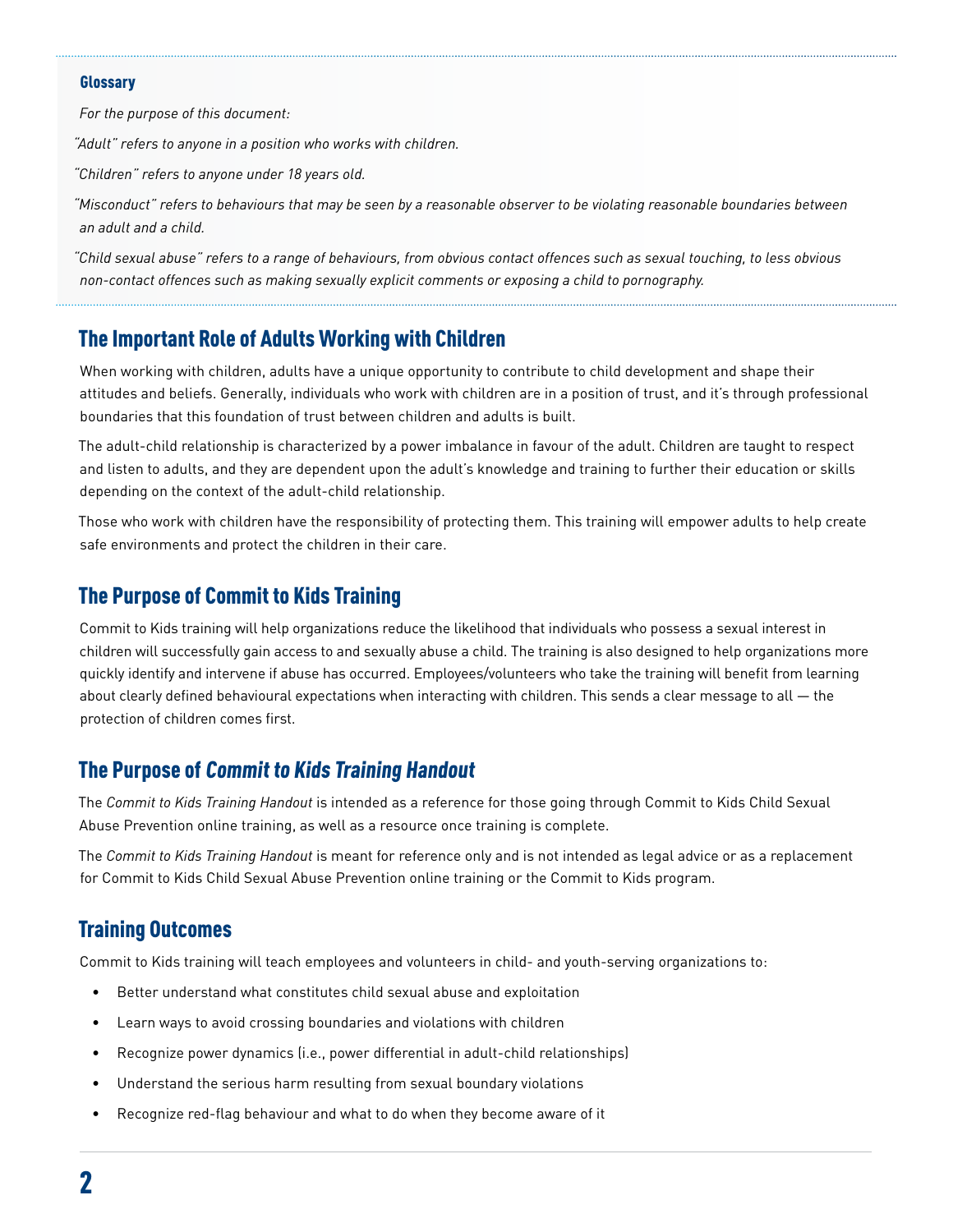**The Canadian Centre for Child Protection is a national charity dedicated to the personal safety of all children. Our goal is to reduce child victimization by providing programs and services to the Canadian public.**

**Visit protectchildren.ca to learn more.**

## Table of Contents

| <b>Introduction (Module 1)</b> Manual Manual Manual Manual Manual Manual Manual Manual Manual Manual Manual Manual Ma                                                                                                                | 4  |
|--------------------------------------------------------------------------------------------------------------------------------------------------------------------------------------------------------------------------------------|----|
| Child Sexual Abuse (Module 2) Manual Child Sexual Abuse (Module 2)                                                                                                                                                                   | 5  |
| <b>Grooming (Module 3) Manual Construction Construction Construction Construction Construction Construction Construction Construction Construction Construction Construction Construction Construction Construction Construction</b> | 6  |
| Disclosure (Module 4) <b>Marine 2008</b>                                                                                                                                                                                             |    |
| <b>Impact (Module 5)</b> Manual Manual Manual Manual Manual Manual Manual Manual Manual Manual Manual Manual Manual                                                                                                                  | 8  |
| Code of Conduct and Reporting (Module 6) 38                                                                                                                                                                                          |    |
| Policies and Procedures (Module 7) <b>Markon Contract Procedures</b> (Module 7)                                                                                                                                                      | 9  |
| Closing (Module 8) <b>Example 2</b> and 2 and 2 and 2 and 2 and 2 and 2 and 2 and 2 and 2 and 2 and 2 and 2 and 2 and 2 and 2 and 2 and 2 and 2 and 2 and 2 and 2 and 2 and 2 and 2 and 2 and 2 and 2 and 2 and 2 and 2 and 2 and 2  | 10 |

©2017, Canadian Centre for Child Protection Inc. All rights reserved. Stock photos are used under license from a stock photo provider and depict models. No copying or distribution, including online, without permission.

The "Training Handout" is intended for use with the Commit to Kids online training (protectchildren.ca/training). It is meant for reference only and is not intended as legal advice or as a replacement for the Commit to Kids online training or the Commit to Kids program. The "Training Handout" is based on the laws in Canada. If you are from outside of Canada, check your local laws and consult with your local authorities as appropriate.

"CANADIAN CENTRE for CHILD PROTECTION" and "Commit to Kids" are registered in Canada as trademarks of the Canadian Centre for Child Protection Inc. All third party trademarks or trade names used in this handout are the property of their respective owners.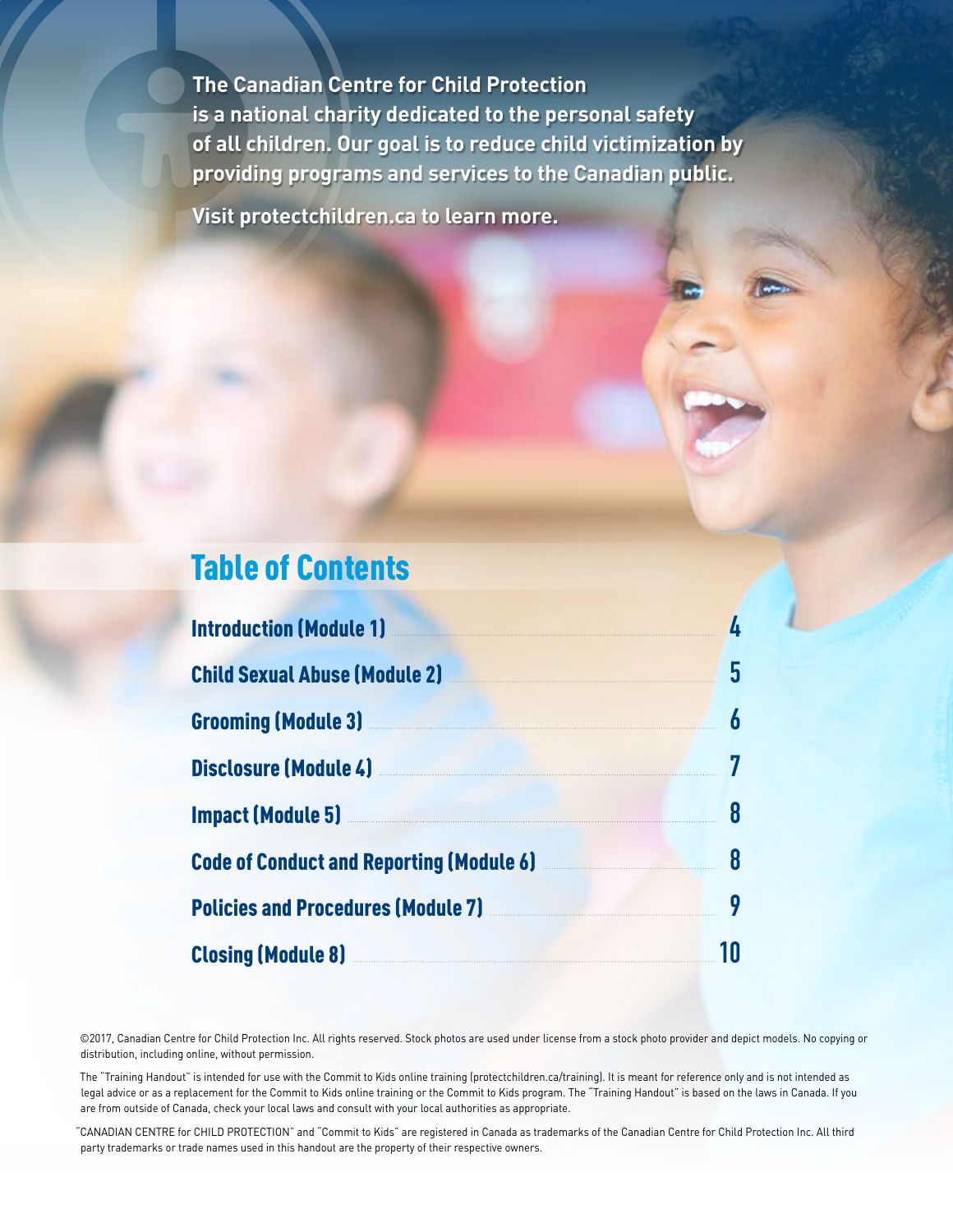## MODULE 1: INTRODUCTION

### Child Sexual Abuse: The Scope of the Problem in Canada

The Canadian Centre for Child Protection (Canadian Centre) operates Cybertip.ca, Canada's tipline for reporting the online sexual exploitation of children. On average, the tipline now receives over 4,000 reports monthly and it's through these reports Cybertip.ca gleans important information to help protect children from sexual exploitation.

Cybertip.ca accepts reports from the public regarding:

- Child pornography (child sexual abuse images, videos and other content)
- Online luring
- Child exploitation through prostitution and related offences
- Travelling to sexually exploit children (child sex tourism)
- Child trafficking
- Making sexually explicit material available to a child
- Agreement or arrangement with another person to commit a sexual offence against a child
- Non-consensual distribution of intimate images

#### **In Cybertip.ca's study of over 43,000 unique images and videos, it was found thati :**

- 50% of images involve sex assaults or extreme sex assaults against children.
- 78% of the images are of pre-pubescent children under 12 years of age; of those 63% are under eight years old.
- The younger the child, the more likely the content depicts either a sexual assault or extreme sexual assault being perpetrated against the child.
- 80% of victims in the images were girls.
- 70% of the images and videos appear to be taken in a home setting.

#### **Adults Must Act**

Of all sexual offences reported to police, 58% are against children<sup>ii</sup>:

- Sexual offences among the most underreported crimes in Canada.
- Majority of cases, offender is NOT a stranger.

Majority of children do not disclose-according to one often-cited study iii:

- 30% of children report the abuse during childhood.
- 70% do not report at all or only report in adulthood.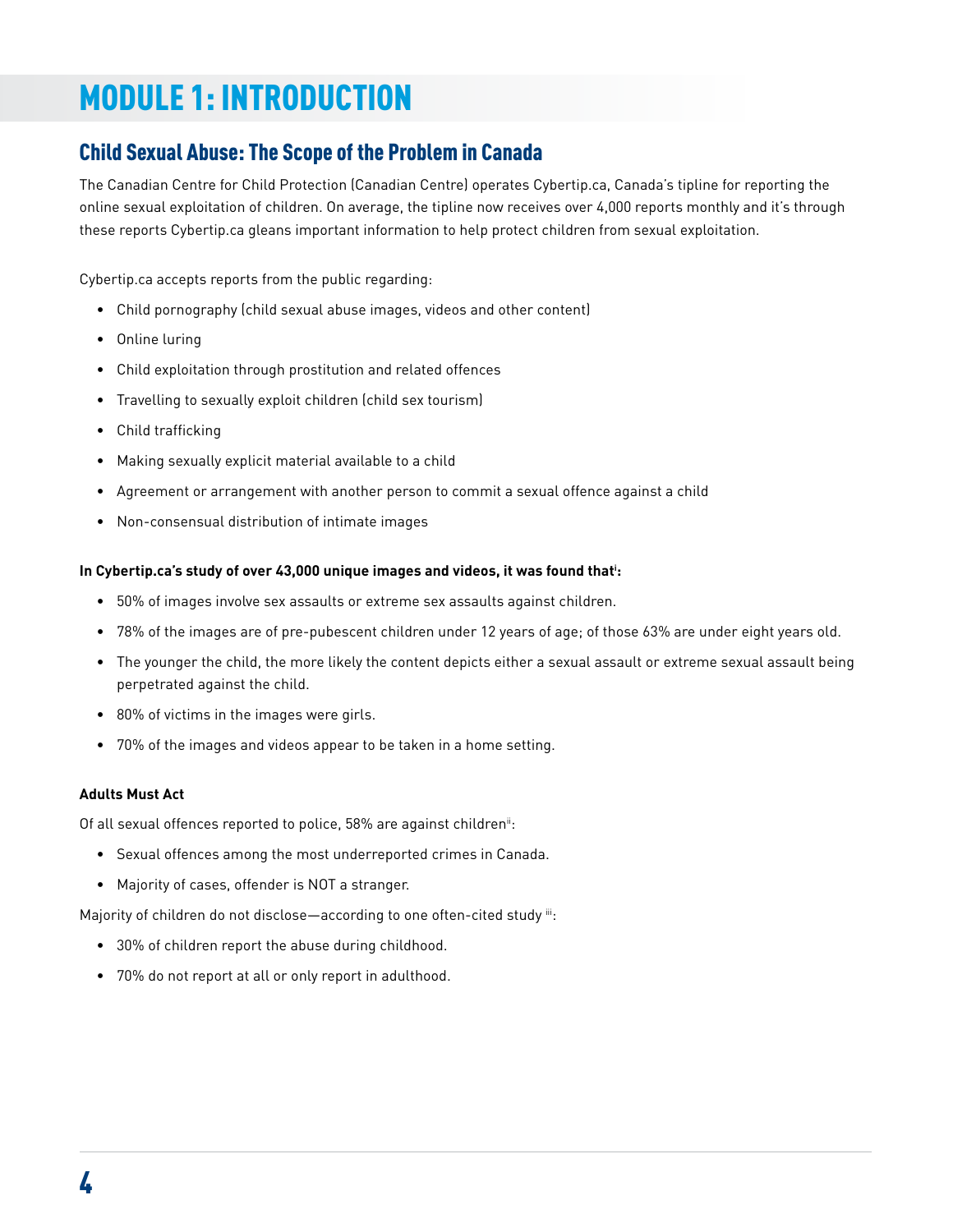## MODULE 2: CHILD SEXUAL ABUSE

#### What is Child Sexual Abuse?

Child sexual abuse includes a range of behaviours, from obvious contact offences, such as sexual touching, to the less obvious non-contact offences, such as making sexually explicit comments, voyeurism, exposing a child to pornography or inviting a child to touch themselves.



It is important to note that children can experience sexual abuse and harm without a contact offence occurring.

#### **What is the Age of Protection in Canada?**

The age of protection (also called age of consent) is the age at which a young person can legally consent to sexual activity. The age of protection in Canada is generally 16 years old, but the *Criminal Code* increases that age to 18 in the context of certain relationships. If the child is:

| <b>Under 12 years old</b> | No person can engage in sexual activity with the child under any circumstance.                                                                |
|---------------------------|-----------------------------------------------------------------------------------------------------------------------------------------------|
| 12 or 13 years old        | The age difference must be LESS THAN 2 years AND the relative positions of<br>the parties must be such that a child is able to give consent.* |
| 14 or 15 years old        | The age difference must be LESS THAN 5 years AND the relative positions of<br>the parties must be such that a child is able to give consent.* |
| 16 years old or older     | The relative positions of the parties must be such that a child is able to give consent.*                                                     |

*\* For all children aged 12-17: if the other person is in a position of trust or authority over the child (e.g., a coach, teacher), the child is dependent on the other person or the relationship is exploitative of the child, the child is NOT able to give consent, making sexual activity in the context of such relationships illegal. In these situations, only a person aged 18 or older is capable of consent. The increased age takes into account the inherent vulnerability of the child and is meant to protect the child in situations that involve a power or other imbalance.* 

#### Remember:

- **• It is ALWAYS up to theadult to protect the child.**
- **• Sexualabuse is NEVER achild's fault.**

Models in image and intended as illustrative.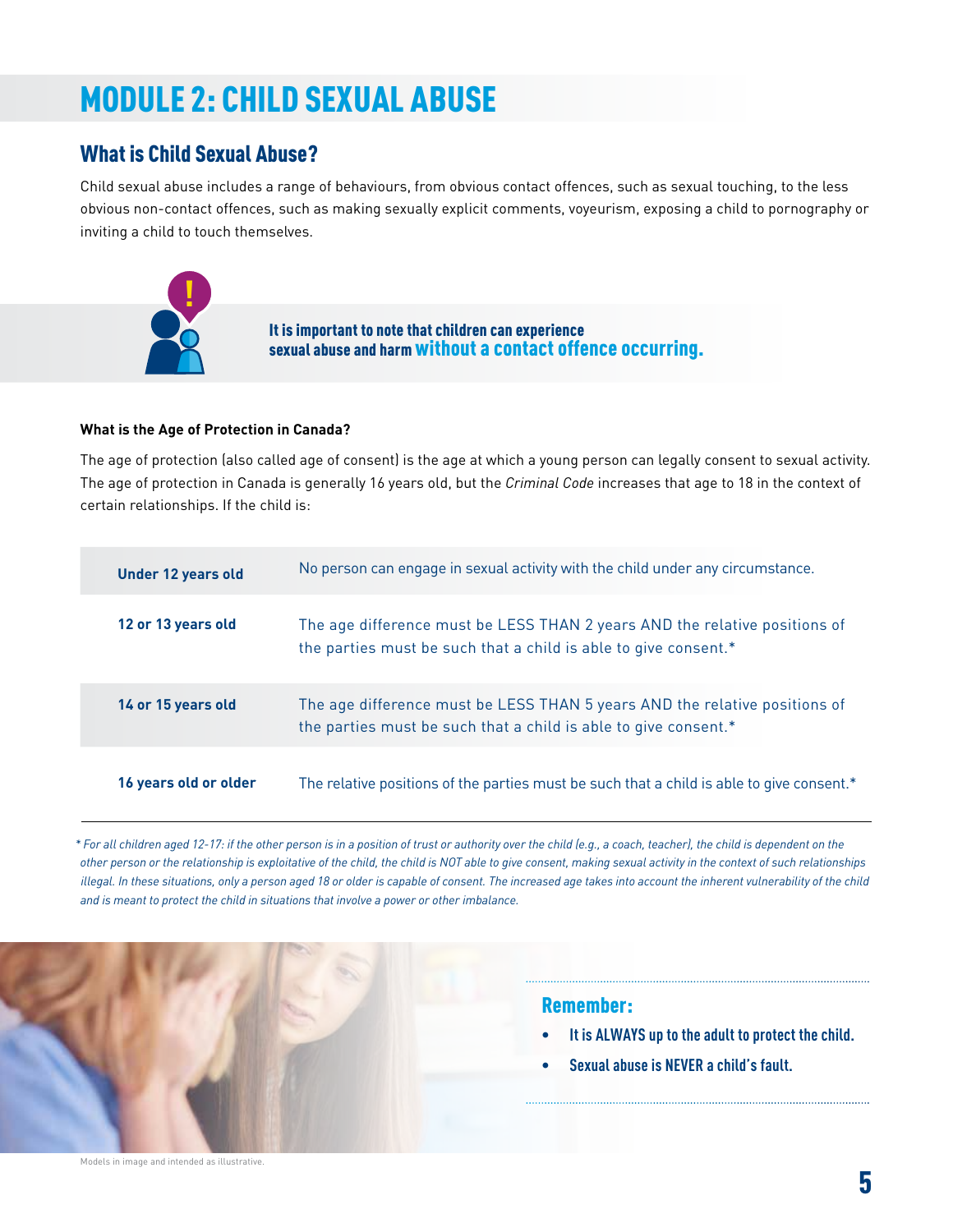## MODULE 3: GROOMING

#### Offenders and the Grooming Process

Offenders often use a process called grooming to gain sexual access to children. The purpose of grooming is to manipulate the perceptions of children and adults around the children to gain their trust and cooperation. Offenders may use a combination of attention, affection, kindness, privileges, recognition, gifts, alcohol, drugs, status and/or money as part of the process to coerce the child to help gradually move the relationship to a sexual level.

Grooming usually begins with subtle behaviours that appear harmless and can be mistaken as behaviours that demonstrate care and commitment to the children. However, there are slow boundary transgressions that often require professional boundary violations to move the relationship to the next emotional level. Children do not recognize the grooming process as they do not read the intent of adults and do not read into the deception and insincerity of the interactions. This misuse of trust and distortion of the relationship has serious impacts on children — cognitively, emotionally, physically and socially.

In order to protect children from child sexual abuse, protective adults working with kids need to know what behaviours and situations present as high risk. Professional boundaries when working with children are integral to creating healthy relationships and safe environments for kids.



#### BOUNDARY VIOLATIONS: **Actsthat breach theintent of therelationship between an adultand achild.**

How to Maintain Professional Boundaries:

- **historically interactions with kids should be based on the child's needs and safety**
- **Boundary transgressions occur when adults:** 
	- ° **Put their needsabovethoseofchildren**
	- ° **Gotochildren to havetheir needs met**

#### Standard of Measure

- Behaviours considered inappropriate, or as misconduct, are those that may be seen by a reasonable observer to be violating reasonable boundaries.
- Would it be acceptable if this interaction was made public?
- Would it be acceptable if other adults within the same context did this?

Remember: Adult-child relationships are not reciprocal. Children can go to adults to have their needs met; adults go to other **adults to have their needs met.**

**Contact with children should be transparent,authorized and accountable — not secretive.**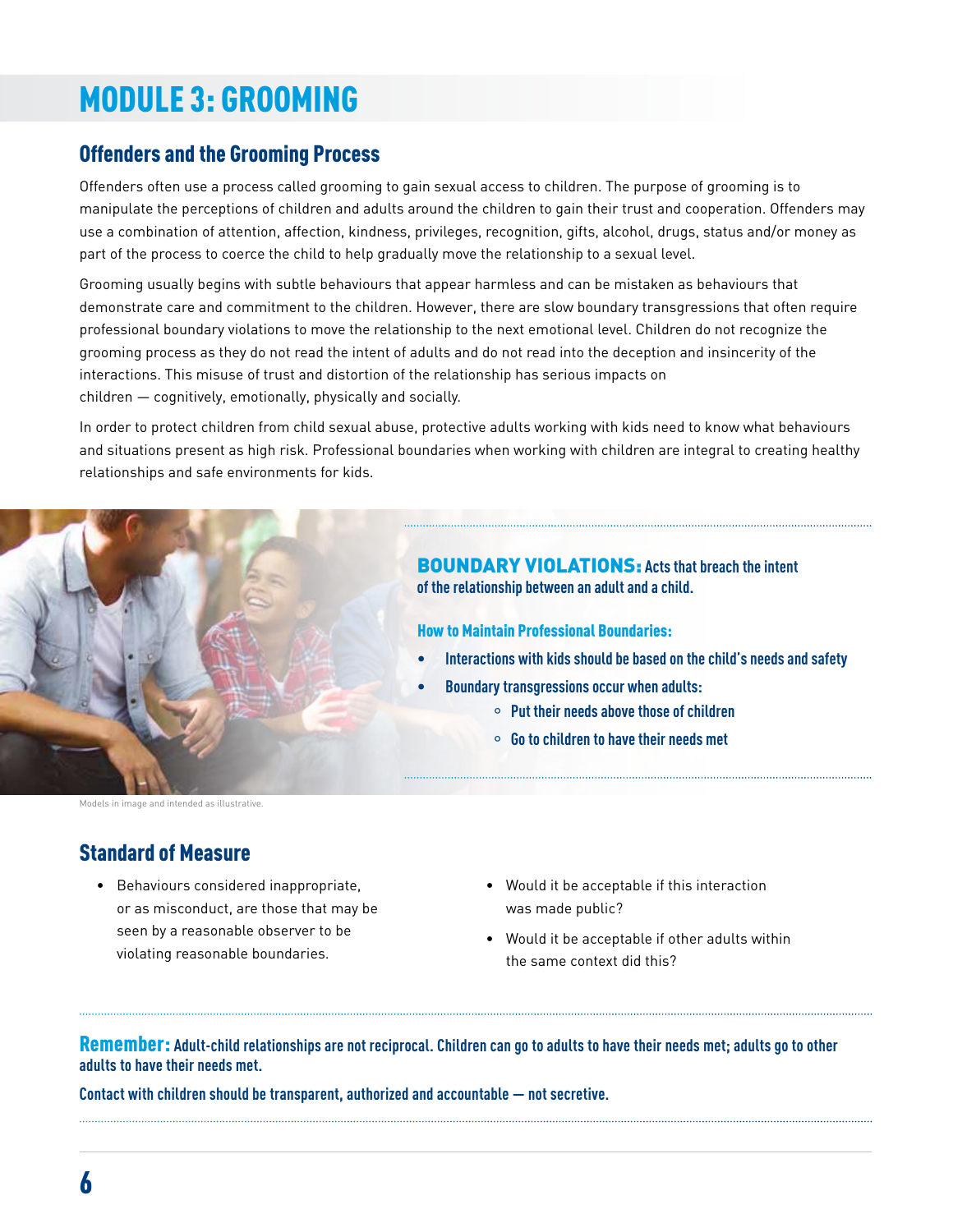## MODULE 4: DISCLOSURE

#### Disclosure of Sexual Abuse

Most personal safety programs instruct children to tell a safe adult if someone touches them inappropriately. However, disclosure is not always obvious, and can be missed by adults. It is important to know how to recognize the signs of a child who may be in distress.

Disclosure happens in many different ways. The disclosure of child sexual abuse is much more of a process than a one-time event. It often begins with a few hints to test the reaction of the person the child is telling. It is very difficult for children who have experienced abuse to tell someone what happened to them. Many children do not disclose until they are adults or if they do disclose during childhood, it isn't to someone who actually does something about it and stops what is happening (i.e., a peer, an adult who doesn't believe them).

Research shows that a child who feels supported and believed when they disclose has the most successful recovery. While it is upsetting to receive a disclosure an appropriate reaction to the disclosure is critical as it affects the severity of the child's overall trauma. Sometimes we are not aware that we are receiving disclosures from a child, but when a child is sharing information that seems important to them we need to take time to listen. It's also important to pay attention to a child's behaviour when they seem out of sorts, to let them know that you notice and that you are there for them if they need anything.

#### How to Support a Child During a Disclosure

**Listen:** What a child needs when disclosing is for you to listen. It takes incredible courage to share such an experience. Listen attentively and avoid sharing your own stories or experiences.

**Control Your Reaction:** Do not over or underreact. If the child believes they are being judged by you or that you do not believe them, they are likely to shut down and stop the disclosure.

**Take It Seriously:** Let the child know that what they are telling you is very important to you.

**Praise a Child for Telling:** It takes tremendous courage to disclose sexual abuse and a child will often assume responsibility for the abuse. Assure the child that it is not their fault and that they did the right thing by telling you.

**Protect the Child and Other Children From Overexposure:** Respect the child's need for privacy and confidentiality, and make sure that no other children are around to hear the child's disclosure. Only adults who will be directly involved in taking action should be present.

**Show Warmth and Caring:** Use a calm voice and get down to the child's level in order to make eye contact with them and provide appropriate support.

**Report to an Authority:** Be honest with the child about the levels of confidentiality and that you have a duty to report the situation. Let them know you are there to support them through. Give them the option to be there with you when you make the report so they feel some sense of control over what happens to the information shared.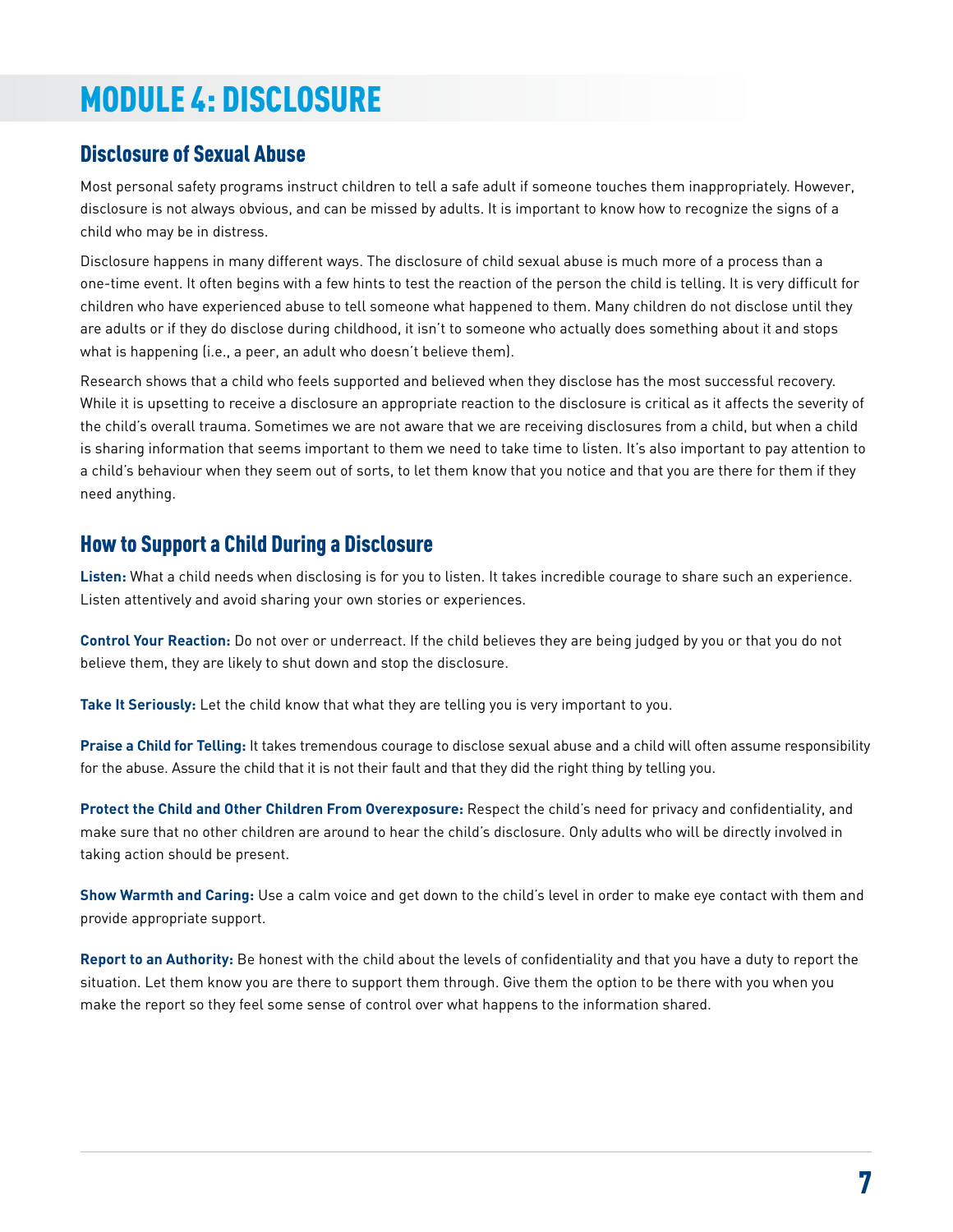## MODULE 5: IMPACT OF CHILD SEXUAL ABUSE

### Symptoms and Coping Behaviour

There is an emotional, cognitive, physical and social impact on children who experience child sexual abuse. The impact of child sexual abuse on its victims is differential. A child may suppress the abusive experience and cope with the significant emotional disruption in a variety of ways. Some children show few to no symptoms, some show significant impairment (e.g., missing school, inability to focus or self-regulate) and others may cope with adaptive behaviour (e.g., overachieving).

The child may experience any of the following as a result of abuse $\dot{v}$ :

- More withdrawn than usual/agitated
- Emotional dysregulation
- Difficulty with concentration and memory
- Physical symptoms such as stomach aches, headaches, muscle aches and pain and fatigue
- Difficulty with sleeping
- Depression and/or anxiety
- Engage in self-destructive behaviour

## MODULE 6: CHILD PROTECTION CODE OF CONDUCT AND REPORTING

### What is a Child Protection Code of Conduct?

A child protection code of conduct is a set of guidelines that outlines the expectation of adult boundaries between staff personnel and children for all employees/volunteers in an organization. A key component of a child-safe organization is the code of conduct. It should be:

- Included in a Child Protection Manual
- Well-promoted, open and available to everyone, including parents
- Given to all new employees/volunteers, along with training on its content
- Referred to on an ongoing basis through refresher training for long-term employees/volunteers



Models in image and intended as illustrative.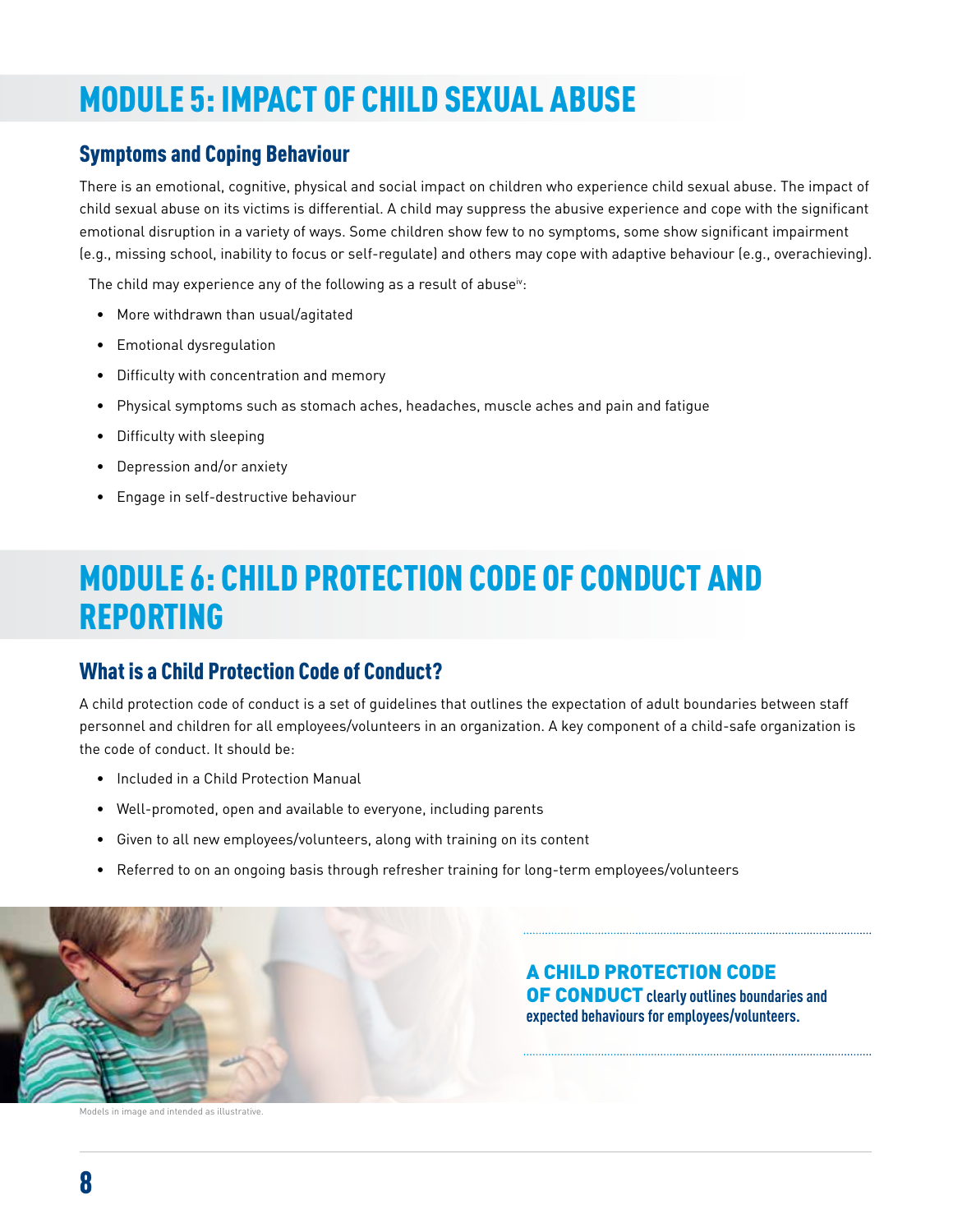#### Reporting Child Sexual Abuse and Misconduct

#### What do you do if you have concerns about possible child sexual abuse?

When a person becomes aware that a child may be or has been abused, there is a legal and ethical responsibility to take action. The legal responsibility comes from child welfare legislation within each province and territory and may also be a duty of a person's profession or workplace (such as schools, daycares, after-school programs, religious organizations).



#### How to Report Concerns About Child Sexual Abuse

The responsibility to report means that a person who has knowledge or information that a child is or might be in need of protection must report it to someone.

Abuse by:

- Child's parent or guardian MUST BE reported to child welfare (in some provinces or territories, a report to police is also acceptable).
- In addition, if a person other than the child's parent or guardian is potentially abusing a child, at minimum you should inform the parent or guardian of the child. Depending on the circumstances and your province or territory, you may also be required to contact child welfare.

#### How to Report Concerns About Misconduct

Any employee/volunteer who suspects or becomes aware of another employee/volunteer's inappropriate behaviour should follow internal reporting procedures. The appropriate level of management must be informed of the incident. Procedures for internal reporting will vary among organizations.



**Documentation of misconduct is** just as important **as documentation of child sexualabuse incidents.**



**Documentation of misconduct should be** immediate, detailed, objective, first-hand and confidential.

## MODULE 7: POLICIES AND PROCEDURES

Module 7 is optional and is only recommended for individuals who are responsible for creating policies and procedures within their organization.

\*The exact requirements for reporting vary by province and territory. Consult your province or territory's child welfare legislation, child welfare authorities, law enforcement and/or legal counsel as appropriate in a given situation.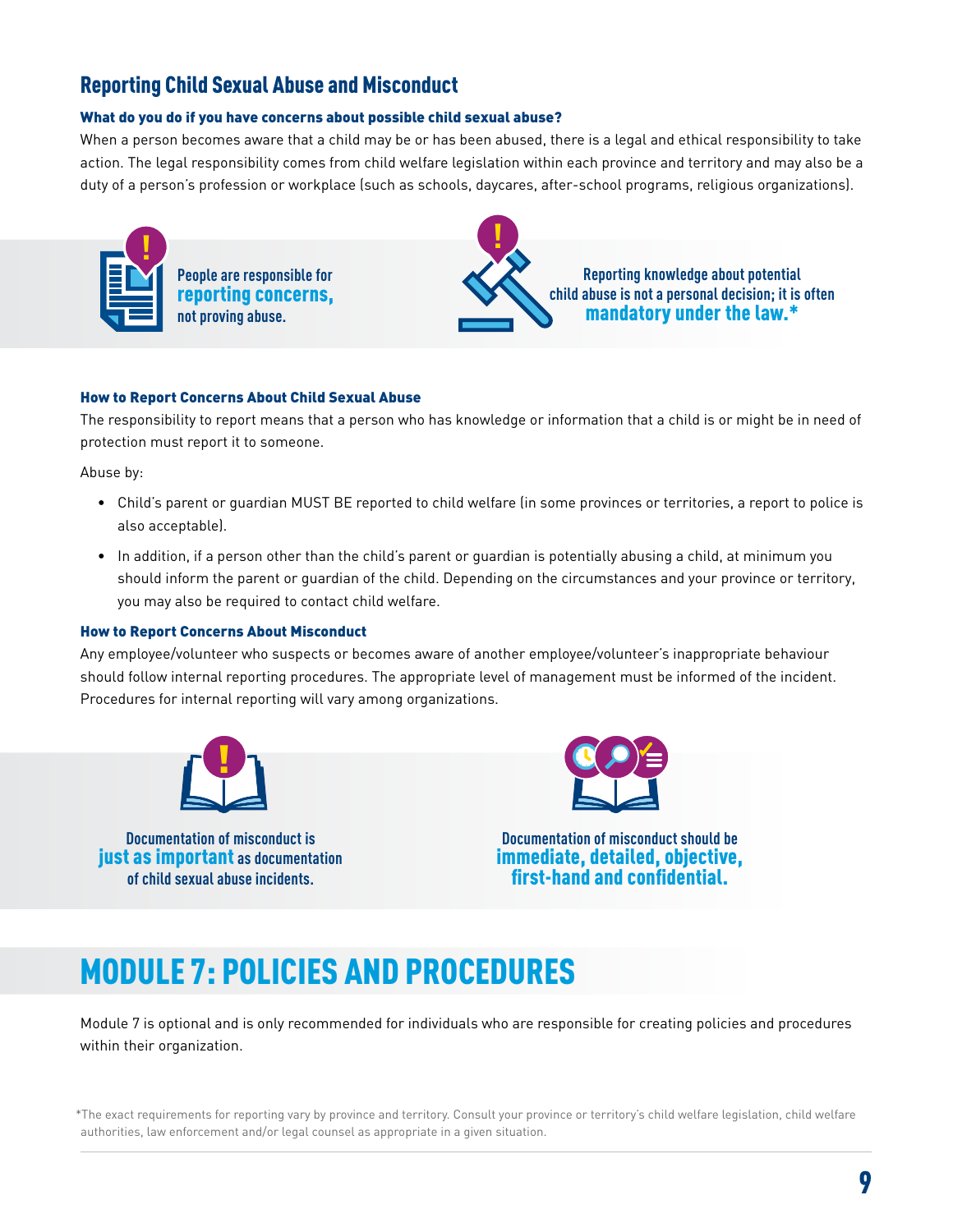## MODULE 8: CLOSING

## Case #1

A Grade 5 teacher has pet animals for the classroom. Tasks are assigned to students to help take care of the animals. One weekend another teacher comes in to pick up keys she left at work and sees the Grade 5 teacher in his classroom with a student.

1. Does this constitute misconduct?

- $\bigcirc$ a) Yes
- $\bigcirc$ b) No
- $\bigcirc$ c) Not enough information to make a decision

2. How should this situation be handled by the teacher who walked into the classroom?

- $\bigcirc$ a) Check in with the teacher about why they are in the school to get more information
- $\bigcirc$ b) Report it to the principal
- $\bigcirc$ c) Report it to child welfare
- $\bigcirc$ d) Both a and b
- $\bigcirc$ e) No response is necessary

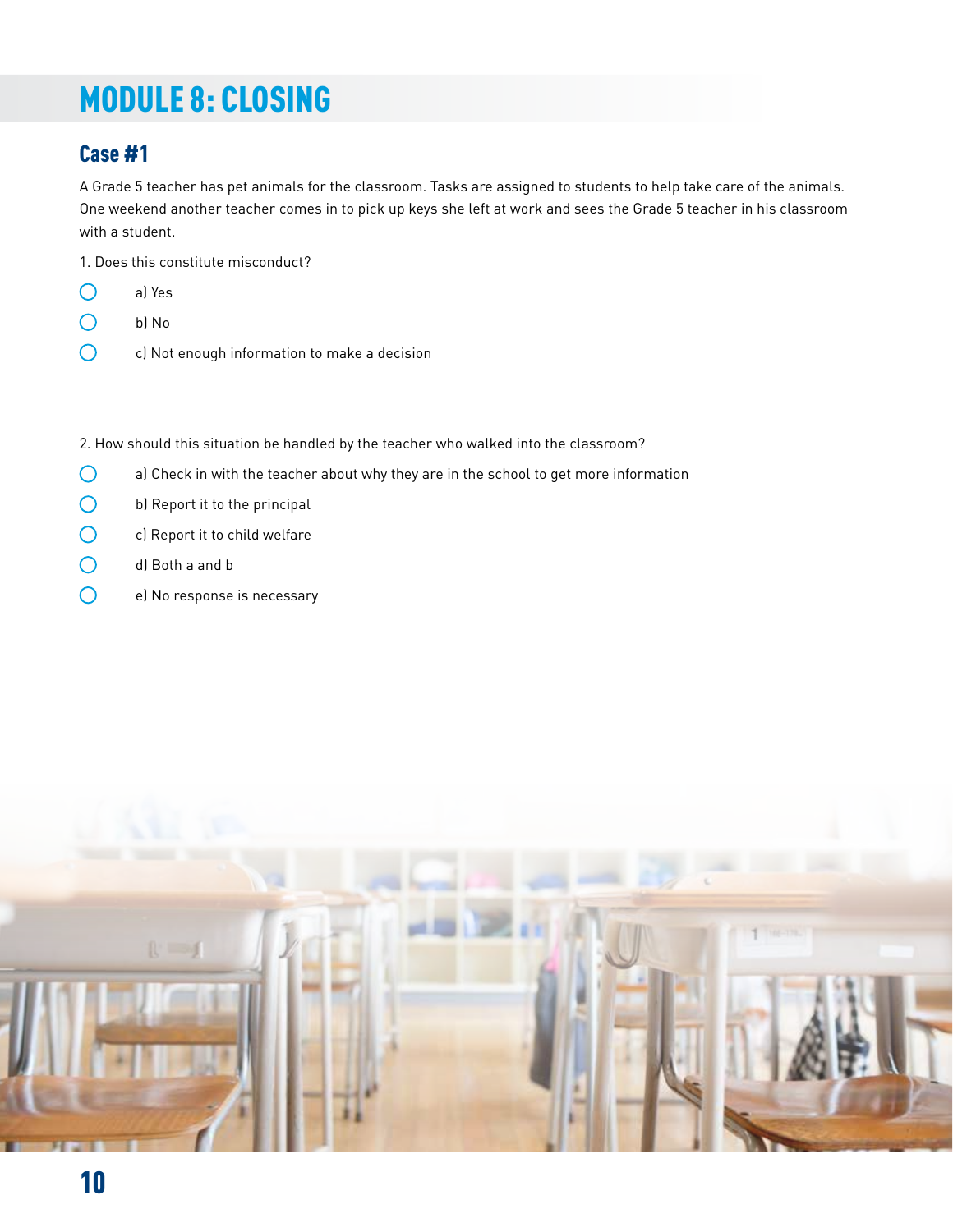At a school-age daycare, a child care worker asks the six-year-old children for volunteers to pick up garbage around the playground. He offers to pay the kids a nickel for each bag they fill. Once their bags are full, the kids ask him for their money. His hands are full of bags from the children, so he tells the children reach into his pocket for the money. Another child care worker is outside with a group of kids and sees what has happened.

1. Does this constitute misconduct?

- $\bigcirc$ a) Yes
- $\bigcirc$ b) No
- $\bigcap$ c) Not enough information to make a decision

2. How should this situation be handled by the child care worker who witnessed the situation?

- $\bigcirc$ a) Check with the child care worker about what is going on to get more information
- $\bigcirc$ b) Report it to the director of the daycare
- $\bigcirc$ c) Report it to child welfare
- $\bigcirc$ d) Both a and b
- $\bigcirc$ e) No response is necessary

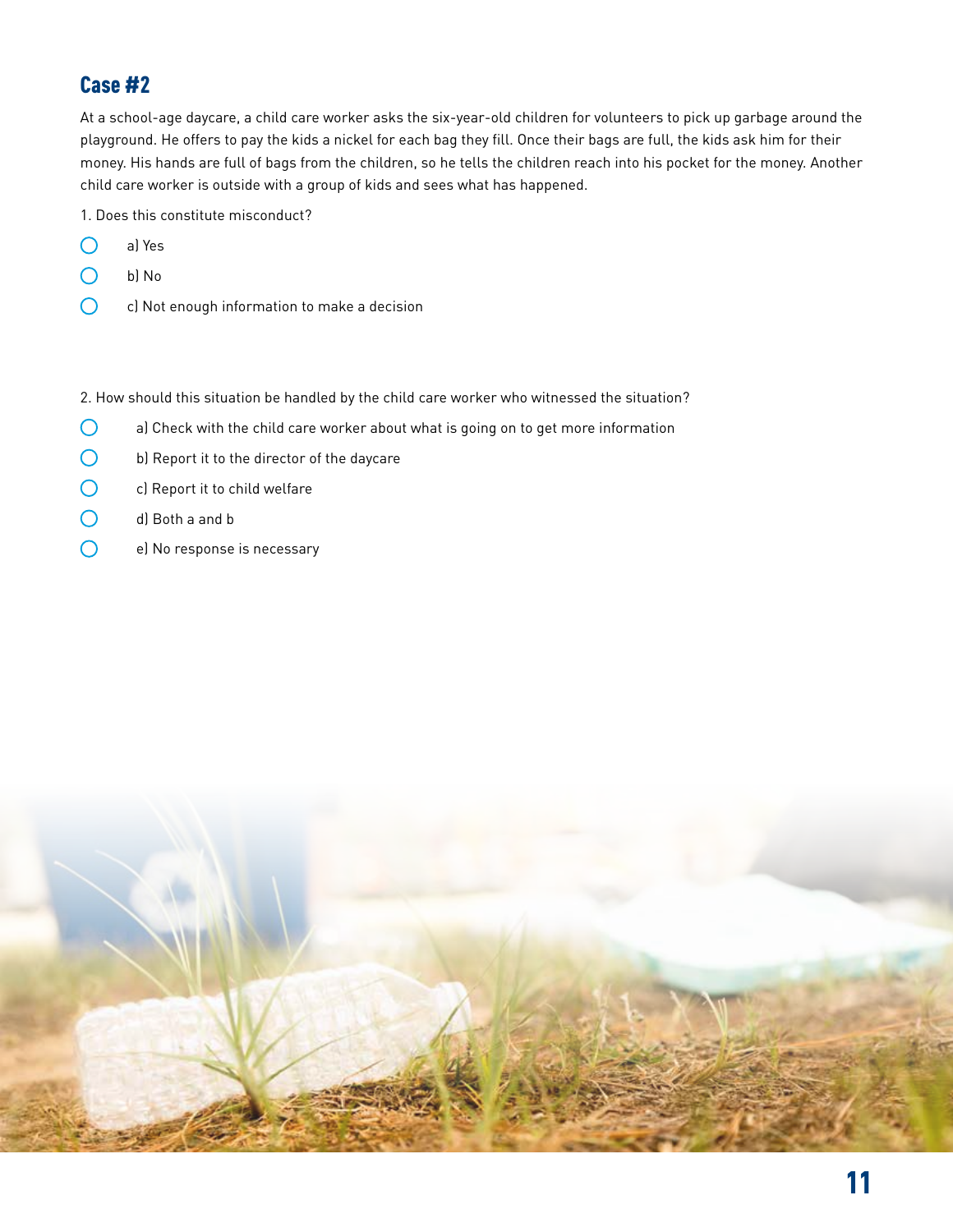An education assistant who works at a middle school and at a drop-in centre in the neighbourhood has a student over to his apartment. Another education assistant from the school drops by his apartment and sees the student from the school there. The EA tells his friend/colleague that the youth is a family friend and is like a nephew to him and that is why he is over at his apartment.

1. Does this constitute misconduct or potentially a child in need of protection?

- $\bigcirc$ a) Yes
- $\bigcirc$ b) No
- $\bigcirc$ c) Not enough information to make a decision

2. How should this situation be handled by the EA who visits his colleague's apartment?

- $\bigcirc$ a) Check with the adult about what is going on to get more information
- $\bigcirc$ b) Report it to the principal
- $\overline{O}$ c) Report it to child welfare
- ∩ d) Both a and b
- $\bigcirc$ e) No response is necessary

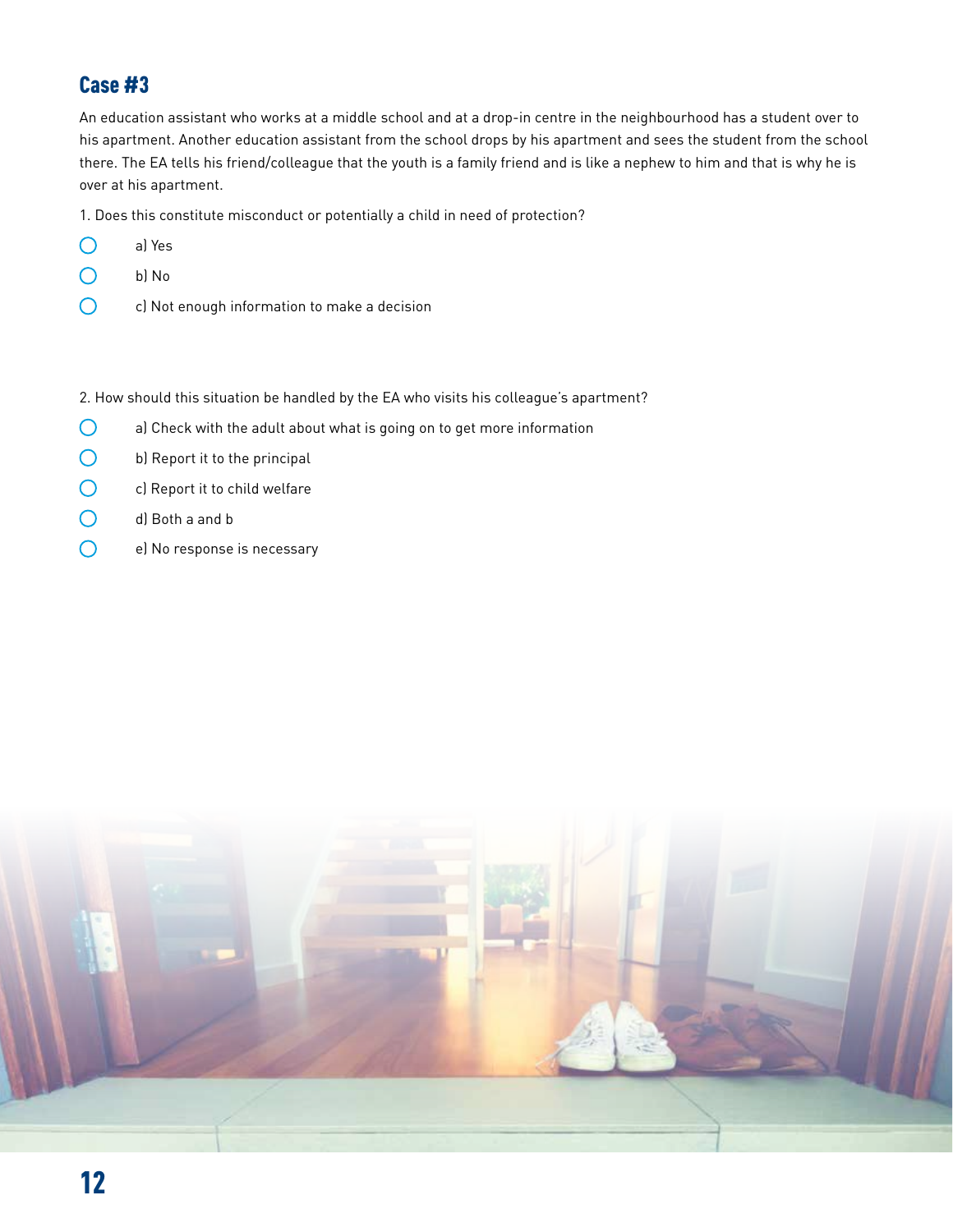A youth counsellor from a church notices that a youth he regularly works with is frequently absent from youth group. After speaking with her parents, he finds out that there has been a noticeable change in her behaviour and she is more withdrawn than usual. The counsellor receives a call from the parents who say their daughter wants to drop out of youth group. When the counsellor speaks to the youth, she denies she is having any problems. Late one evening when the counsellor is leaving the church, he sees this girl driving away from the parking lot with the church pastor.

1. Does this constitute misconduct or potentially a child in need of protection?

- $\bigcap$ a) Yes
- $\bigcirc$ b) No
- $\bigcirc$ c) Not enough information to make a decision

2. How should this situation be handled by the counsellor?

- $\bigcirc$ a) Check with the adult about what is going on to get more information
- $\bigcirc$ b) Report it to the child's parents and to the deacon
- $\bigcirc$ c) Report it to child welfare
- $\bigcirc$ d) Both a and b
- $\bigcap$ e) No response is necessary

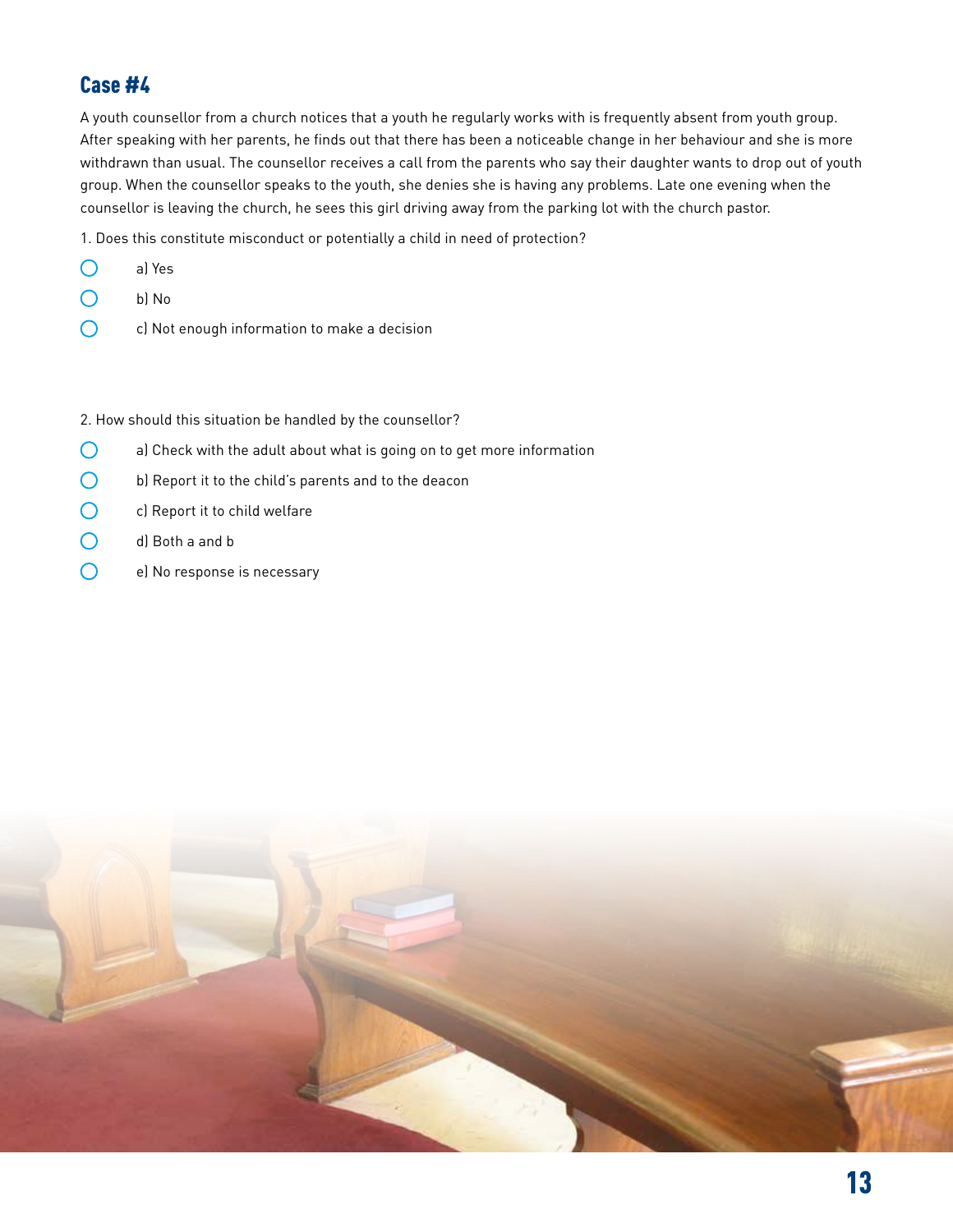A swimming instructor is approached by a 17-year-old high-performance athlete who swims at the club. The youth shares how she has become very close with her swim coach. She tells the instructor that they secretly meet late at night at his place and hang out. She asks the swimming instructor not to tell anyone.

1. Does this constitute misconduct?

- $\bigcirc$ a) Yes
- $\bigcirc$ b) No
- $\bigcirc$ c) Not enough information to make a decision

#### 2. How should this situation be handled by the swimming instructor?

- $\bigcirc$ a) Check with the adult about what is going on to get more information
- $\bigcirc$ b) Report it to the director of the swim club
- $\bigcirc$ c) Report it to child welfare
- $\bigcirc$ d) Both a and b
- $\overline{O}$ e) No response is necessary

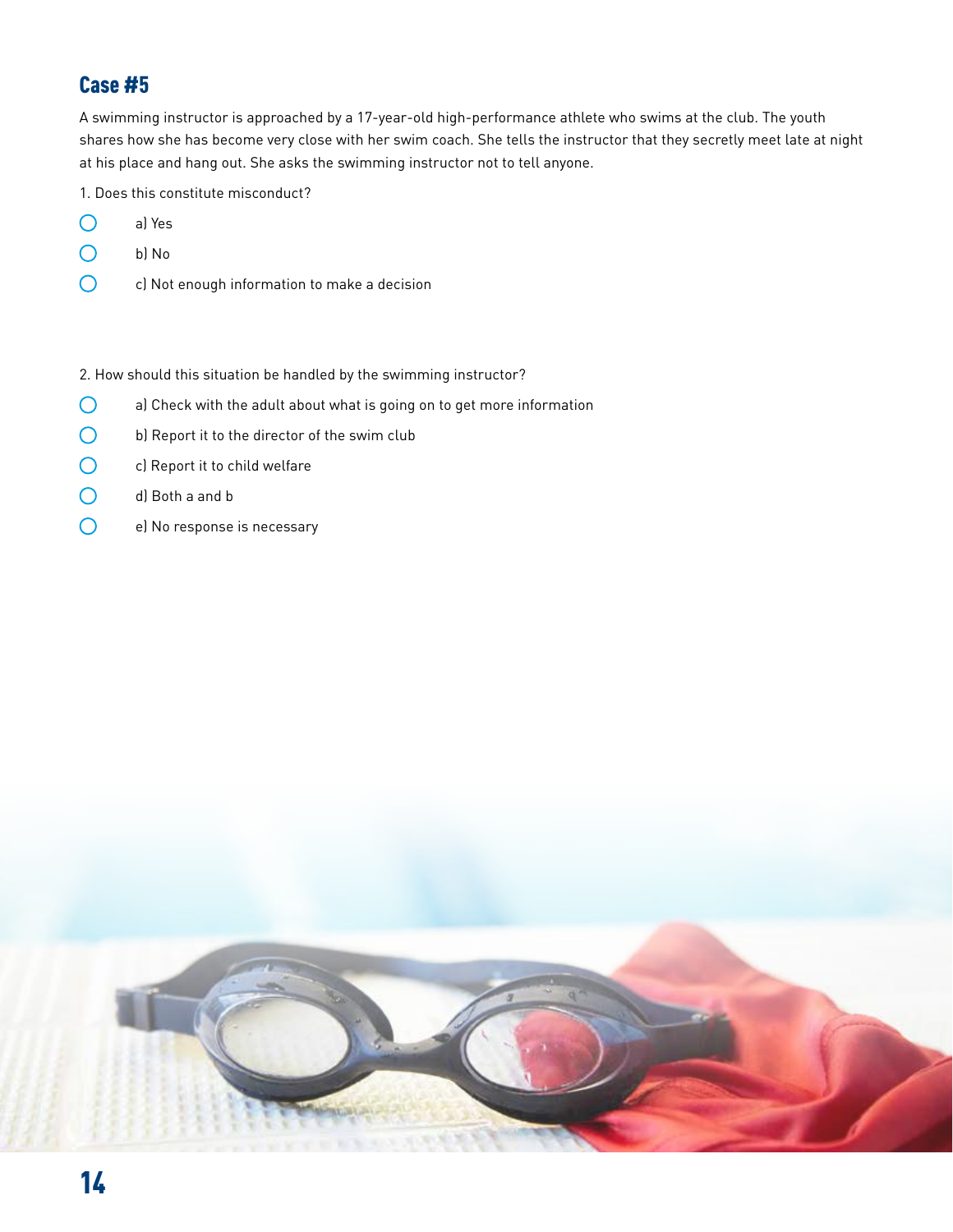A teacher stays at school after hours to finish some work. As she's leaving the school around 7 p.m., she hears laughter coming from a Grade 7 classroom. She peeks in as she's walking by and sees her colleague eating pizza with one of his students.

1. Does this constitute misconduct or potentially a child in need of protection?

- $\bigcirc$ a) Yes
- $\bigcirc$ b) No
- $\overline{O}$ c) Not enough information to make a decision

#### 2. How should this situation be handled by the teacher?

- $\bigcirc$ a) Check with the adult about what is going on to get more information
- $\bigcirc$ b) Report it to the principal
- $\bigcirc$ c) Report it to child welfare
- $\bigcirc$ d) Both a and b
- $\overline{O}$ e) No response is necessary

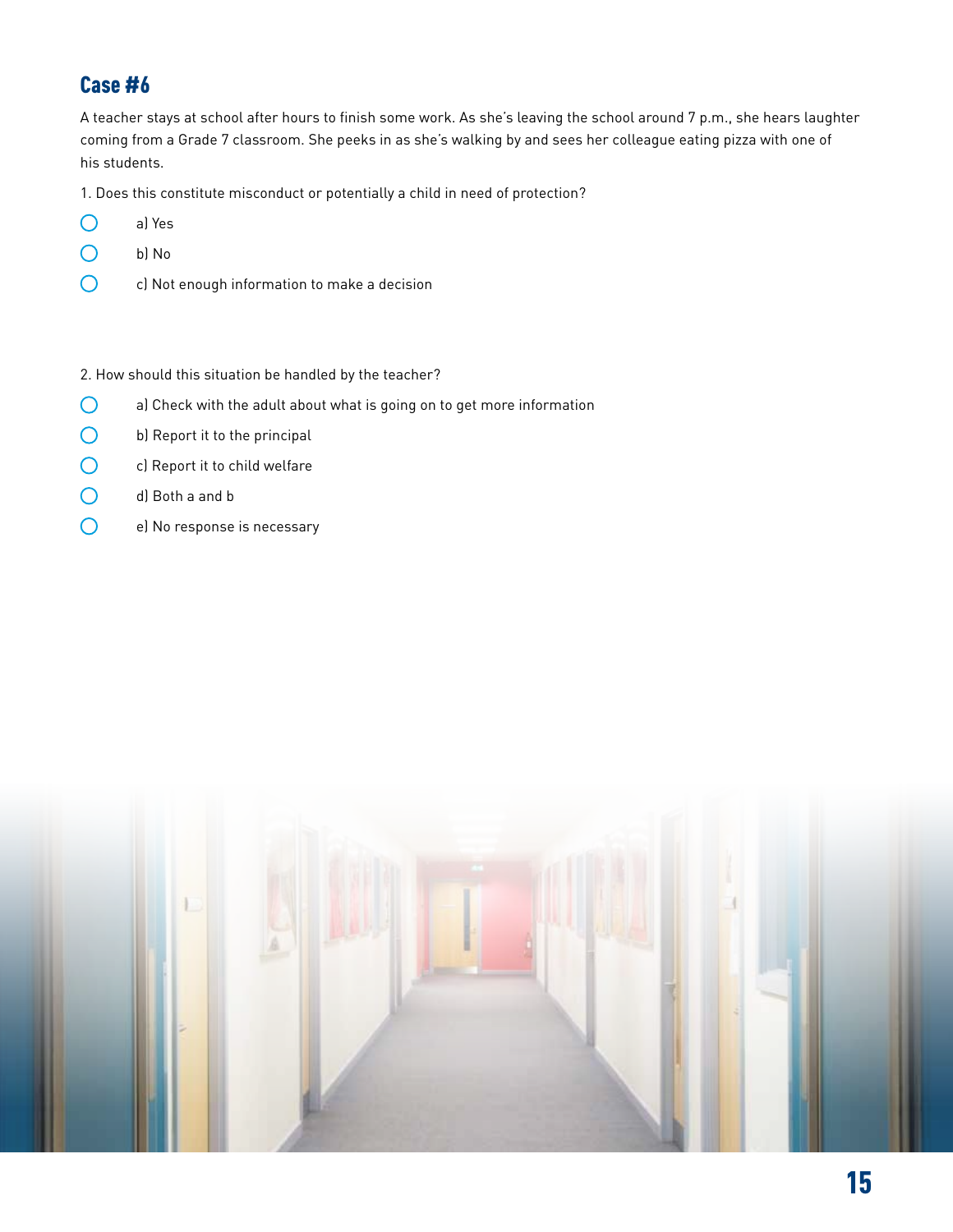A lifeguard at an outdoor pool is just beginning his shift. He notices a woman sitting alone on a picnic blanket on the other side of the fence who is using her smartphone. A few hours later, the woman is still there but is talking to a couple of children and taking pictures of them. The lifeguard knows the children aren't her own.

1. Does this constitute misconduct?

- $\bigcirc$ a) Yes
- $\bigcirc$ b) No
- $\bigcirc$ c) Not enough information to make a decision

#### 2. How should this situation be handled by the lifeguard?

- $\bigcirc$ a) Check with the adult about what is going on to get more information
- $\bigcirc$ b) Report it to the lifeguard's supervisor
- $\bigcirc$ c) Report it to child welfare
- $\bigcirc$ d) Both a and b
- $\overline{O}$ e) No response is necessary

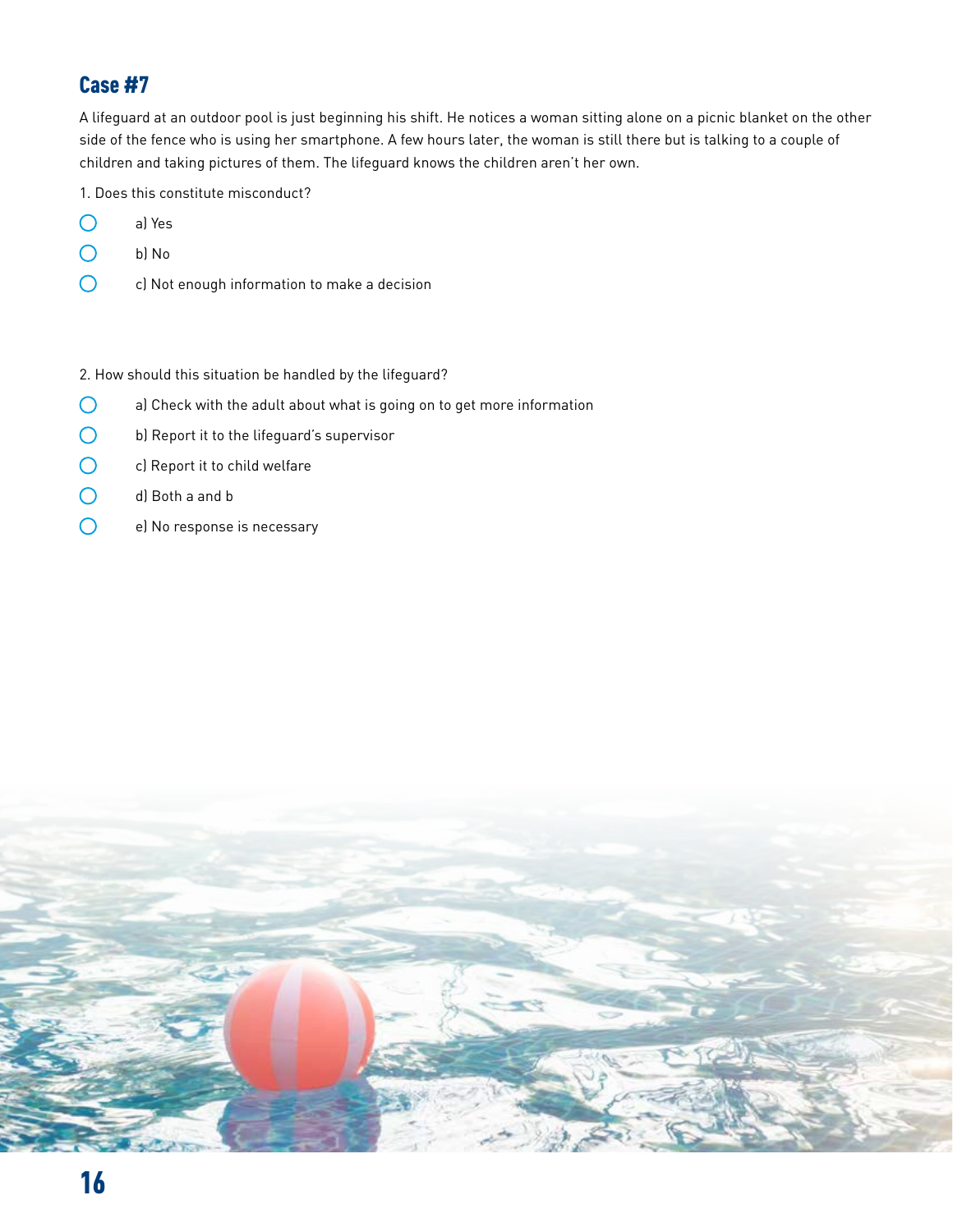A wrestling coach hears an assistant coach talking to an athlete about a conversation they had the night before and laughing about their posts on social media. They talk about getting together on the weekend to go to the gym.

1. Does this constitute misconduct?

- $\bigcirc$ a) Yes
- $\bigcirc$ b) No
- $\bigcirc$ c) Not enough information to make a decision

2. How should this situation be handled by the wresting coach who hears the conversation between the assistant coach and the athlete?

- $\bigcirc$ a) Check with the adult about what is going on to get more information
- $\bigcirc$ b) Report it to the director of the club
- $\bigcirc$ c) Report it to child welfare
- $\overline{O}$ d) Both a and b
- $\overline{O}$ e) No response is necessary

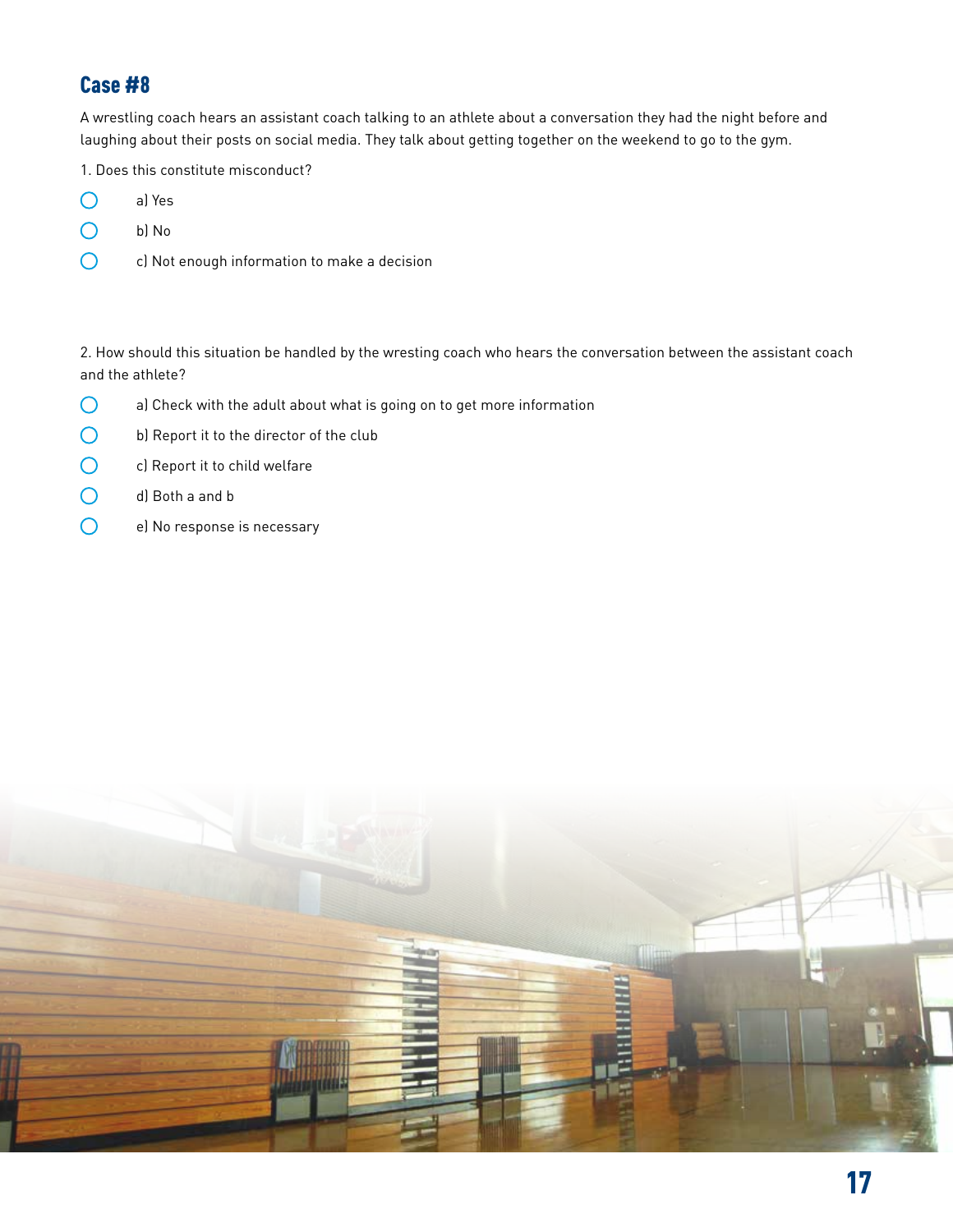#### Answer Key

- **1.1**  $C -$  There is no way to know if the interaction has been authorized without further information.
- **1.2** B or  $D$  Reporting to the principal who oversees teacher performance is necessary for accountability. The principal will know if the teacher was authorized or not and if it will require corrective measures.
- **2.1**  $A This is behaviour that may be$ seen by a reasonable observer to be violating reasonable boundaries.
- **2.2**  $B The director of the day care will$ be able to pursue the appropriate course of action for this situation.
- $3.1$  C  $-$  There is no way to know if the interaction has been authorized without further information.
- $3.2$  B  $-$  Reporting to the principal who is responsible for the EA is necessary for accountability. The principal will know if the EA was authorized or not and if it will require corrective measures.
- 4.1 C There is no way to know if the interaction has been authorized without further information.
- 4.2 B or D Reporting to the deacon who is responsible for the pastor is necessary for accountability. The deacon will know if the EA was authorized or not and if it will require corrective measures.
- $5.1$  A  $-$  Contact with children should be transparent, authorized and accountable — not secretive.
- $\overline{5.2}$  B  $-$  The director will be able to pursue the appropriate course of action for this situation.
- $6.1 \t C -$  There is no way to know if the interaction has been authorized without further information.
- **6.2** B or  $D$  Reporting to the principal who is responsible for teacher performance is necessary for accountability. The principal will know if the teacher was authorized or not and if it will require corrective measures.
- **7.1** C  $-$  There is no way to know if the interaction has been authorized without further information.
- **7.2**  $D It's not the lifeguard's duty$ to make a decision or correct the behaviour. Reporting the situation to the supervisor ensures it's dealt with according to the pool's policies and procedures.
- $8.1 \t C -$  There is no way to know if the interaction has been authorized without further information.
- $8.2$  D While communication should be transparent it's up to the director of the club to determine if this constitutes misconduct and needs correction.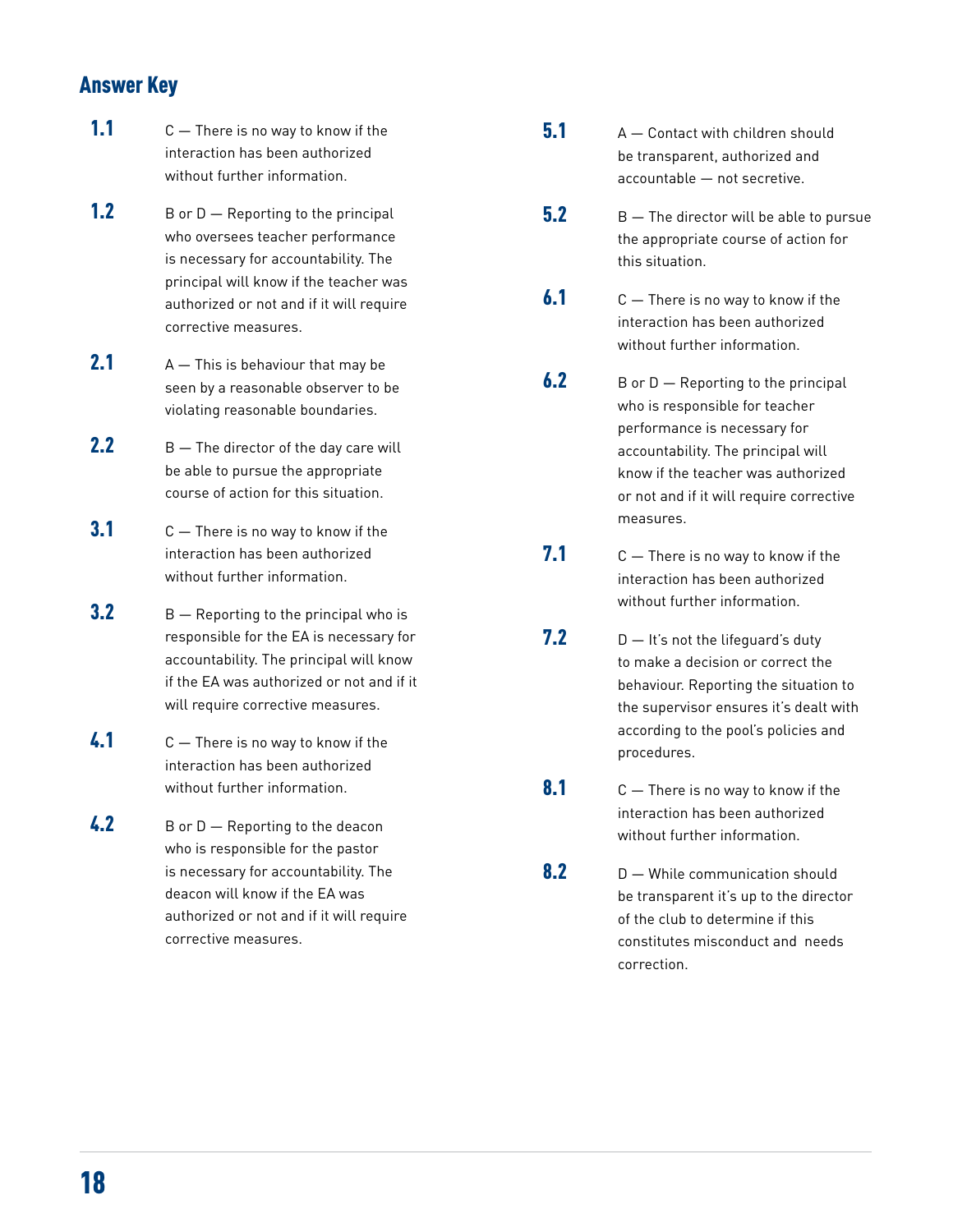## THE CANADIAN CENTRE FOR CHILD PROTECTION

The Canadian Centre for Child Protection has developed materials to help youth learn about personal safety and navigate complex situations, such as:

**Kids in the Know:** A national, interactive safety education program for increasing the personal safety of children and reducing their risk of victimization online and offline. Designed for children from kindergarten to high school, it focuses on building self-esteem through teaching critical thinking and problem-solving skills. This program has been purposefully designed to create a common language to help facilitate the way we teach kids about their own personal safety. For more information visit **kidsintheknow.ca**.

**NeedHelpNow.ca:** Created for youth, **needhelpnow.ca** is a website designed to help teens stop the spread of sexual pictures or videos and provide support along the way. The website also offers guidance on the steps that youth can take to get through a self/peer exploitation incident and for parents and other adults to respond to youth in crisis.

**Activity Books for Youth:** As part of their free resource offerings, the Canadian Centre has developed several activity books that can help parents start conversations with their kids about safety online and offline. Activities are intended to teach youth about boundaries, healthy relationships, sexual consent, safe and respectful online behaviour and the risks associated with certain actions and behaviours.

Thank you for your organization's commitment to child protection. We encourage you to visit our website at commit2kids.ca to learn more. Together, we are building safer communities for our children.